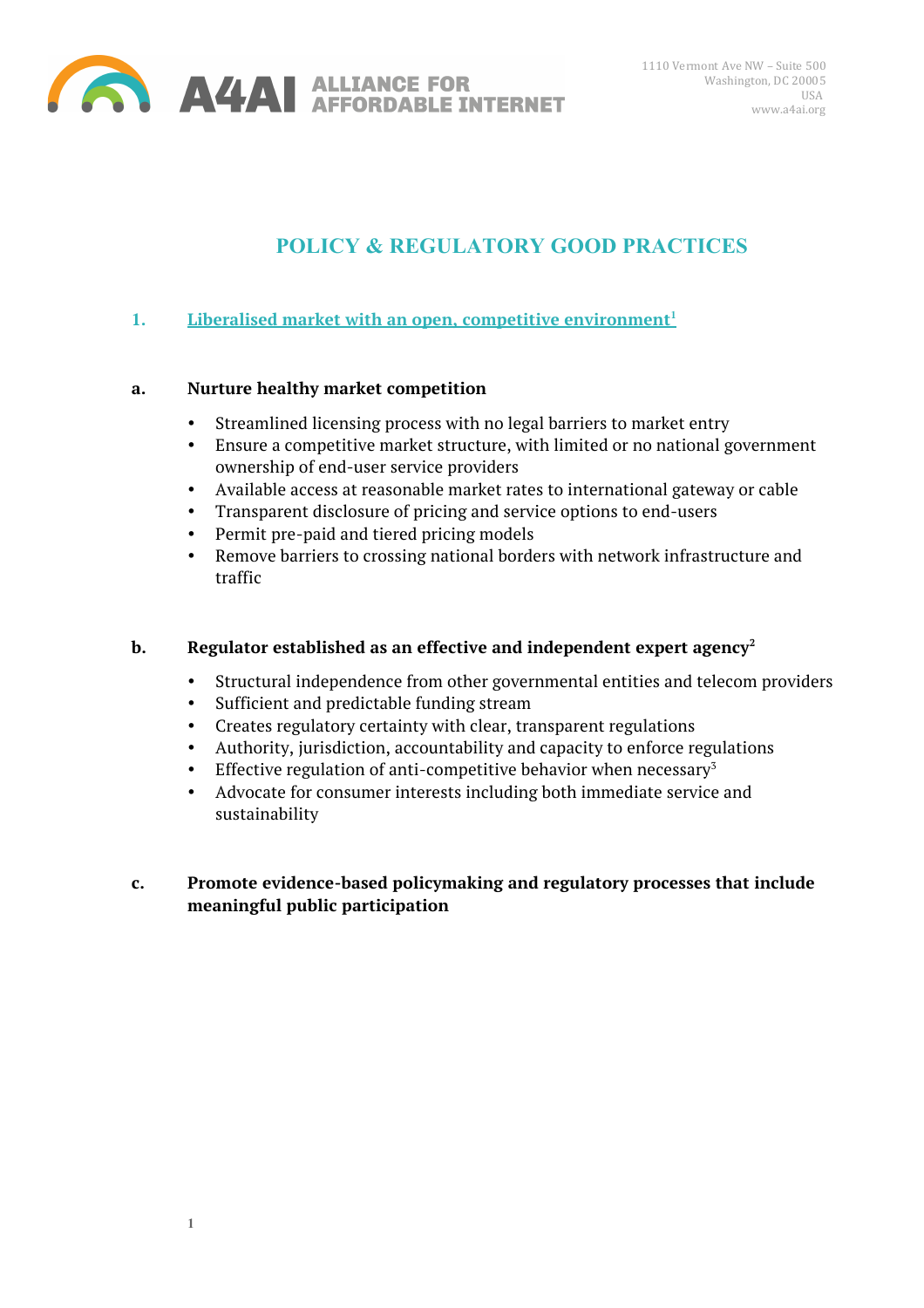

# **2. Policies and practices to encourage lower cost structure for industry**

#### **a. Streamlined processes for infrastructure deployment and sharing**<sup>4</sup>

- Efficient and effective access to public rights of way and tower zoning<sup>5</sup>
- Coordinated with other infrastructure projects (e.g., fibre or duct laid during road works)
- Facilitate sharing of backbone, ducting, right of way, and cell tower passive infrastructure
- Target public infrastructure investment to market failures, through consultation with market players and other stakeholders. Ensure that subsidised infrastructure is competitively and transparently procured and offers access or capacity to all market players in a non-discriminatory way, so as to achieve end-user affordability.

#### **b.** Effective spectrum management<sup>6</sup>

- Ensure sufficient broadband-capable spectrum is made available and used efficiently
- Open, transparent, and fair allocation and licensing mechanism
- Harmonisation of spectrum to global standards
- Technology and service neutral licensing allowing flexible use
- **c. Enable innovative usage through unlicensed spectrum and opportunistic reuse within rules that avoid harmful interference (e.g. harmful interference with spectrum assigned to mobile operators). Established local and/or regional internet exchange point (IXP)**<sup>7</sup>
	- Transparent and fair rules for participation
	- Support for local data caching

## **d. No luxury taxation or excessive customs/tariffs on telecom goods and services**  required for Internet access<sup>8,9</sup>

- Including handsets, set-top boxes, data/voice service, and infrastructure equipment
- Tax rate at comparable level to basic goods and services rather than luxury goods

#### **e. Effective Universal Service Fund Administration (if one exists)<sup>10</sup>**

**2**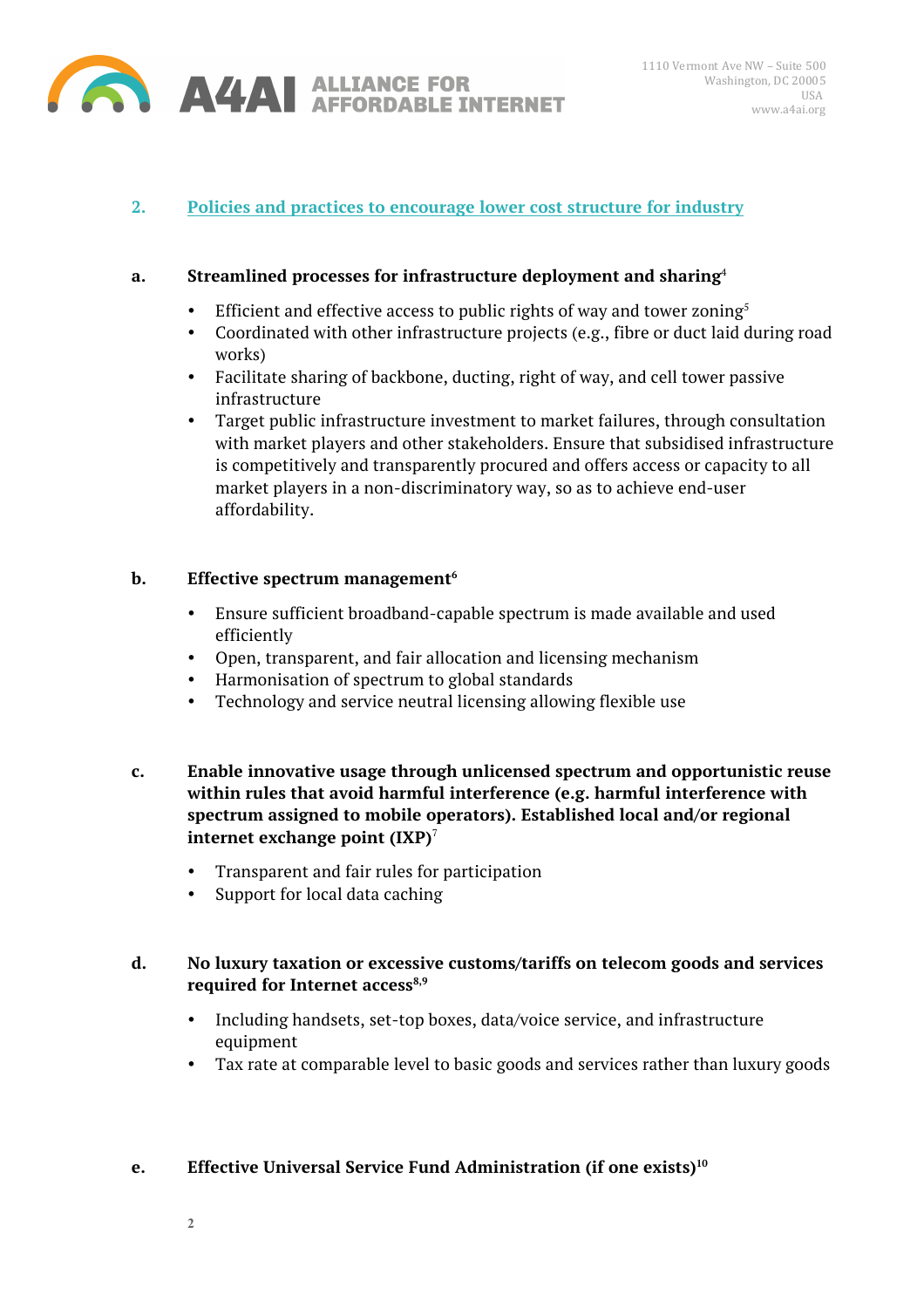

- Non-discrimination (fair collection and distribution of funds, including noncarriers)
- Transparent and consultative processes, incorporating stakeholder inputs and priorities
- Clear target goals and monitoring of effectiveness and impact of USF programmes and projects
- Prioritise one-time infrastructure and other expenditures to enable access
- Target any ongoing subsidies to individuals rather than providers

#### **f. Reasonable effort to systematise data collection of key indicators to measure effectiveness**

- Pricing, speed, adoption rates, spectrum utilisation, peering
- Encourage participation in the ITU Partnership on Measuring ICT for  $D$ evelopment $11$
- Collection and disaggregation (such as by gender) of usage statistics to identify gaps and opportunities 12

**---**

#### **Footnotes**

1 Telecommunications Regulatory Handbook 10th Anniversary Edition, 2011 (World Bank, infoDev, ITU) – Chapter 2

- 2 Telecommunications Regulatory Handbook 10th Anniversary Edition, 2011 (World Bank, infoDev, ITU) Chapter 1.4
- <sup>3</sup> Potentially in conjunction with the national body responsible for anti-trust regulation or competition policy, as appropriate.
- <sup>4</sup> Next Generation Connectivity: A review of broadband Internet transitions and policy from around the world, 2010 (Berkman Center) Chapter 1.3 and 4
- <sup>5</sup> A Concrete Build-out Plan to Bring High-Speed Fiber Connections to Every Community, 2009 (New America Foundation)
- 6 Telecommunications Regulatory Handbook 10th Anniversary Edition, 2011 (World Bank, infoDev, ITU) Chapter 4
- <sup>7</sup> Assessment of the impact of Internet Exchange Points empirical study of Kenya and Nigeria, 2012 (Analysys Mason, Internet Society)
- 8 Global Mobile Tax Review 2011, 2011 (Deloitte, GSMA)
- 9 Mobile telephony and taxation in Kenya, 2011 (Deloitte, GSMA)
- <sup>10</sup> Telecommunications Regulatory Handbook 10th Anniversary Edition, 2011 (World Bank, infoDev, ITU) Chapter 6.4
- <sup>11</sup> http://www.itu.int/ITU-D/ict/partnership/index.html
- $12$  Policy Recommendations to Address the Mobile Phone Gender Gap, 2011 (GSMA mWomen Programme)